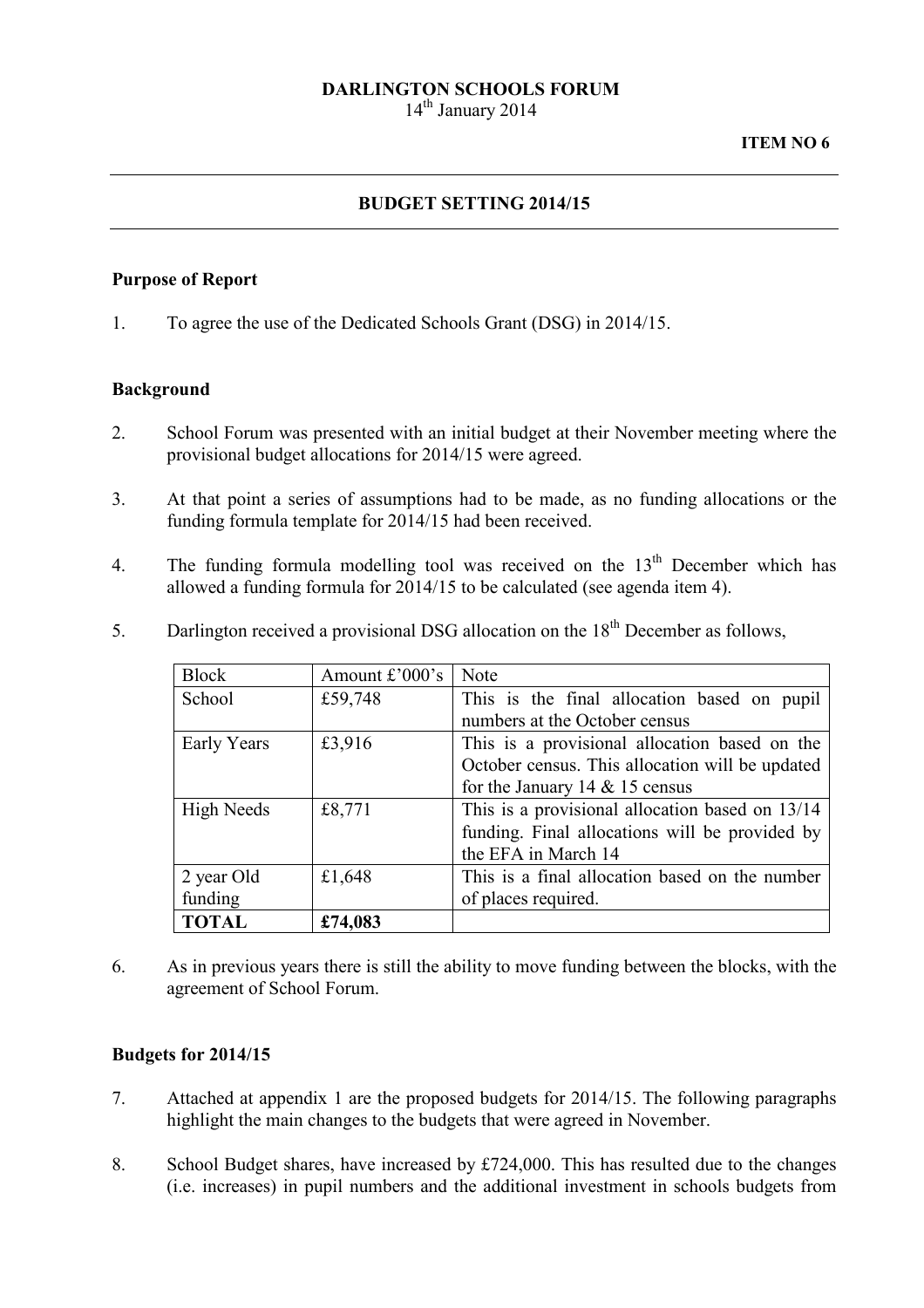savings in the PFI top slice and unallocated budgets. (See agenda item 3 & 4 for further details).

- 9. School Nurseries. Although there is no change in the estimated budget requirement, Forum should note that this allocation is based on the current unit rates with a contingency of £15,000 for fluctuations within the budget. The actual payment from this budget is dependent on children in nursery provision at the census date and although the DSG allocation is updated for these pupil number changes it is prudent to have a contingency for the fluctuations within this budget.
- 10. Voluntary/Trust admissions. £15,000 less is required within this budget in line with the revised access criteria for this contingency. The reduction within this budget has been invested within the school budget share within the AWPU.
- 11. Carbon Reduction Commitment (CRC). Following the announcement in December 2012 by the Department of Energy & Climate Change, all state funded schools have been removed from the CRC scheme from April 2014 therefore this budget is no longer required. The saving from this however does not provide any savings in the budget as the DfE have reduced the DSG allocation by a corresponding amount.
- 12. Post 16 placements. The budget required here has reduced by £97,000 in line with the latest estimated cost of supporting the learners. Post 16 places are funded based on their actual cost and through contracting arrangements savings have been made in the current year which continue into future years. It should be noted that the estimated cost here is based on the learners currently known, if additional learners come into the system or placements change, then the budget will be subject to fluctuation.
- 13. SEN out of Borough placements. As in the current year these placements are still outside of the "place plus" system in 2014/15. The increase in budget requirement is based on the current placements. Again this will be subject to fluctuation if placements change between now and the end on March 2015.
- 14. Nursery funding (3&4 year old). This budget has been increased by £15,000 to include a contingency of £15,000 as with the school nursery budget. Forum should note that this budget is set based on the current unit values and therefore would be subject to review pending the outcome of agenda item 5.
- 15. 2 Year old funding. This budget has increased by £538,000 in line with the allocation provided within the DSG. As in 13/14 it is proposed that the full allocation for 2 year old nursery funding be allocated for 2 year old purposes again in 14/15, even though the allocation is not ring fenced. The increase in funding from the EFA reflects the increase in places required in Darlington stretching to 634 places from the autumn term of 2014. As in the current year within the funding allocation there is trajectory funding of approximately £180,000.
- 16. Private Finance Initiative. As detailed in agenda item 3, a £100,000 reduction in this budget line can be achieved by using 13/14 underspend. The saving from this budget line has been invested within the school budget share within the AWPU.
- 17. Individually Assigned Resources. This budget is for additional top ups for children assessed with additional needs over the banding levels included within the schools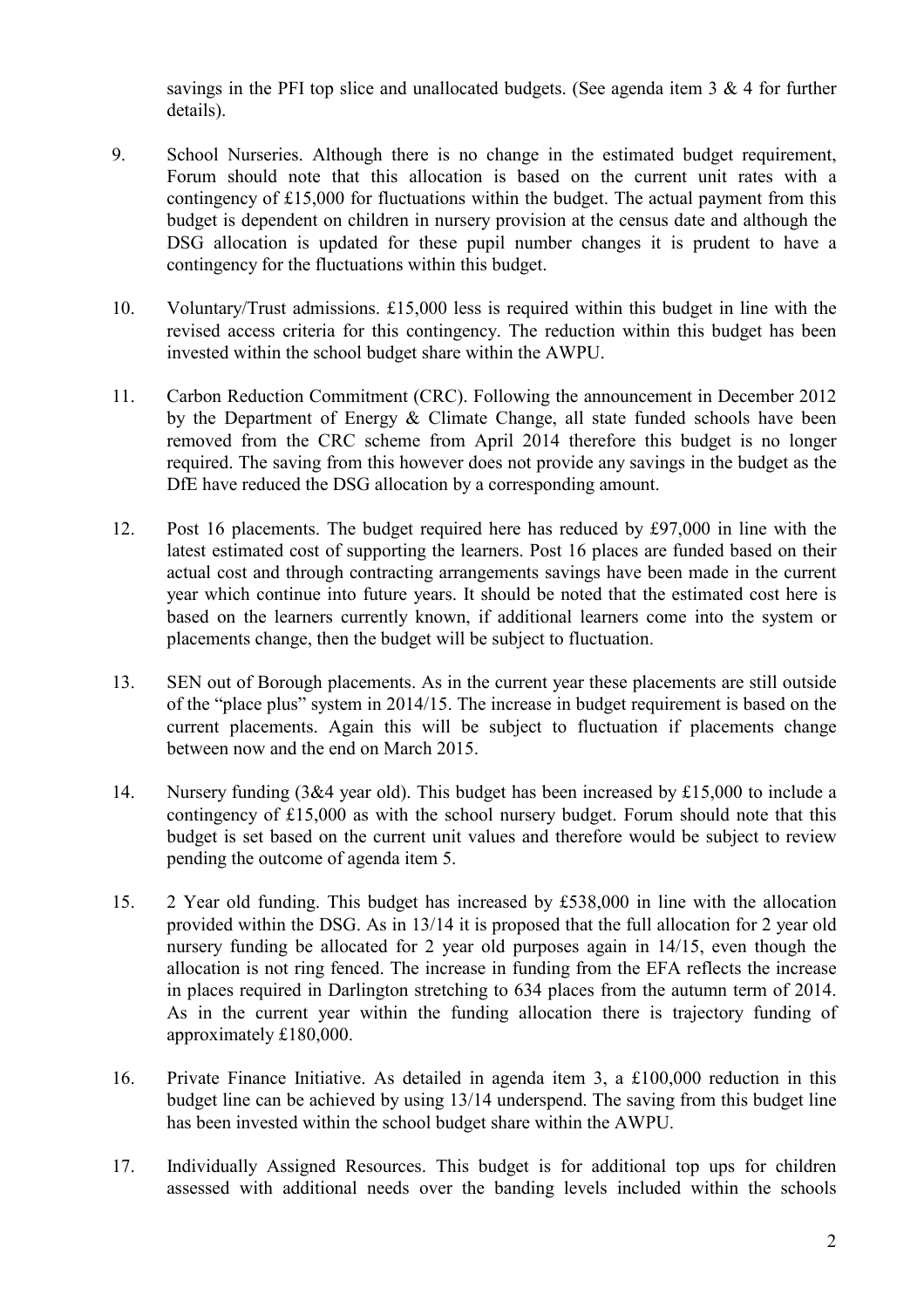notional budget. As 14/15 is a transitional year this budget will continue to operate as it does in the current year and therefore will fund children assessed over a band 6 (£13,506) in primary schools. Secondary schools will not access this funding as they have the budget fully delegated. (As noted previously, in 14/15 as a transitional year all of the funding for children assessed with additional needs between the EFA set £6,000 and the Darlington delegated funding i.e. £13,506 primary and all secondary has been removed from school budget shares. This will be repaid as one lump sum figure at the same value as that extracted from the school budget share, irrespective of the number of children falling in each school within bands 3 to 6). The budget set here is based on the children already assessed with additional needs for the financial year 14/15.

## Place Plus Funded High Needs Places

- 18. As required by the EFA, Darlington submitted by the 23rd December the number of places that are to be commissioned for high needs within the 2014/15 financial year. The budgets that have been set for places therefore reflect the numbers of places commissioned. As a result of this, a number of budgets have been revised.
- 19. It is proposed that in 2014/15, the top up rates remain at the same level as in the current year. The rates for place funding are set by the EFA and remain at the 2013/14 values. The following table details these rates.

| Establishment                                      | Top Up     | <b>Full Cost</b> |
|----------------------------------------------------|------------|------------------|
|                                                    |            | (i.e.            |
|                                                    |            | Including        |
|                                                    |            | place            |
|                                                    |            | funding)         |
| Rise Carr College                                  | £15,013.93 | £23,013.93       |
| Beaumont Hill Academy - Band A                     | £3,209.91  | £13,209.91       |
| Beaumont Hill Academy - Band B                     | £7,967.89  | £17,967.89       |
| Beaumont Hill Academy - Band C                     | £12,128.92 | £22,128.92       |
| Beaumont Hill Academy - Band D                     | £15,453.68 | £25,453.68       |
| Marchbank Free School                              | £12,000.00 | £22,000.00       |
| Speech & Language – Northwood Resource Base        | £1,905.49  | £11,905.49       |
| Complex learning Disability - Heathfield Resource  | £1,401.49  | £11,401.49       |
| Base                                               |            |                  |
| & Communications Difficulties<br>Social<br>– Mount | £4,767.93  | £14,767.93       |
| <b>Pleasant Resource Base</b>                      |            |                  |
| Social & Communications Difficulties - Hurworth    | £6,992.10  | £16,992.10       |
| <b>School Resource Base</b>                        |            |                  |

20. The budgets for top ups are based on the rates in the table above multiplied by the number of commissioned places. Where some of the places will be occupied by non Darlington children, the top ups are payable by the host Local Authority, therefore a number of budgets have tops up levels lower than commissioned places to reflect this. The budgets assume that the places will be occupied for the full financial year. Again if there are movements in places, changes in bandings, if places are unoccupied, or places filled by non Darlington children become occupied by Darlington children, there will be fluctuation within the budget.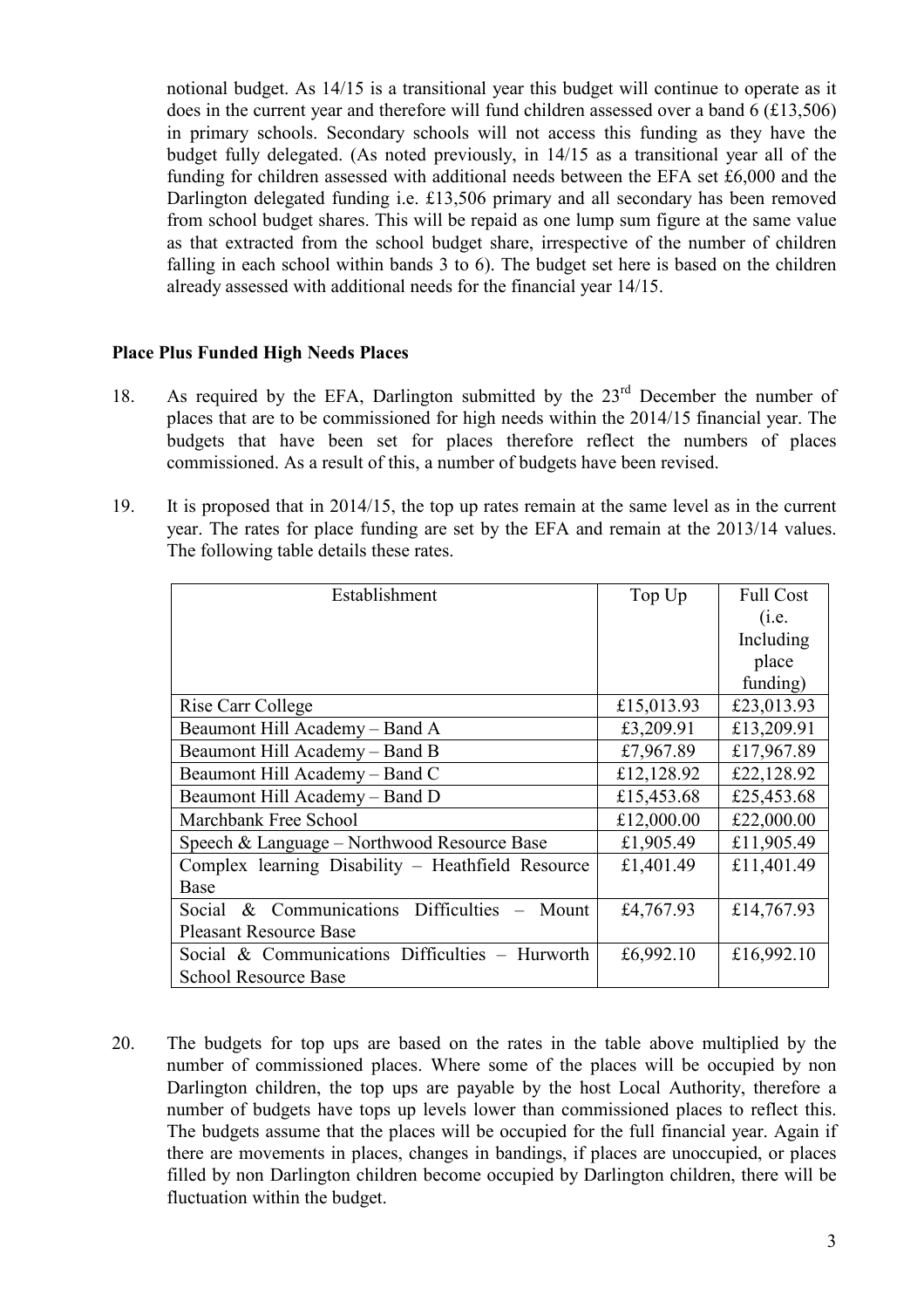21. There are no proposed changes to the payment system for 2014/15. Local Authority maintained establishments will continue to receive place funding for the full financial year up front, at the start of the summer term. All top ups will be paid termly in advance based on an estimate of places, with any adjustments for actual placements being made in the next terms payment.

## Resources for 2014/15

- 22. As noted in the table above a number of the allocations provided by the EFA are not the final budgets for the 2014/15 financial year. All the budgets included in appendix assume that the provisional budget is the final budget as this is the most prudent method of setting the budget.
- 23. With regard to high needs the final allocation will be received in March once the EFA have reviewed all of the submissions of commissioned places. In Darlington's submission we have increased the number of places commissioned in 14/15 from that submitted in 13/14. As a result of this it could be expected that additional funding will be allocated, however the EFA have stated that the national budget for High Needs remains at the 13/14 level, therefore there is no additional cash in the system. The result of this is that it is likely that there will be no additional funding allocated unless a number of other areas have reduced the number of places they have commissioned.
- 24. The budget set reflects the number of places commissioned, however no contingencies have been built into the budget as a result. There is therefore no surplus in the budget should the high needs places in 2014/15 be more than estimated. In the event that additional funding is received in the high needs allocation, this will initially be allocated as a contingency for high needs pending reporting to the next Forum.
- 25. Early years, as in the current year the DSG allocation will be amended throughout the year, following the January census. In the event that funding is reduced, this should be offset by a corresponding reduction in funded places, therefore there should be no pressure on the budget. The budget will however need to be monitored throughout the year to ensure this is the case.
- 26. The budgets as set in appendix 1 require a movement of resources between the funding blocks. £1,671,117 is to be moved in to the high needs block (this includes approx. £652,000 for the change in the school notional SEN to the £6,000 EFA requirement) and £154,727 into the early years block. These movements will come from the school block (£1,825,844)
- 27. As the budget has been set earlier in the year (to tie in with the EFA budget share deadline) there are more estimates and assumptions within the figures. It may therefore be the case that as in previous years, the budget will need revising as further information becomes available. Any changes will be reported to the next and following School Forums.